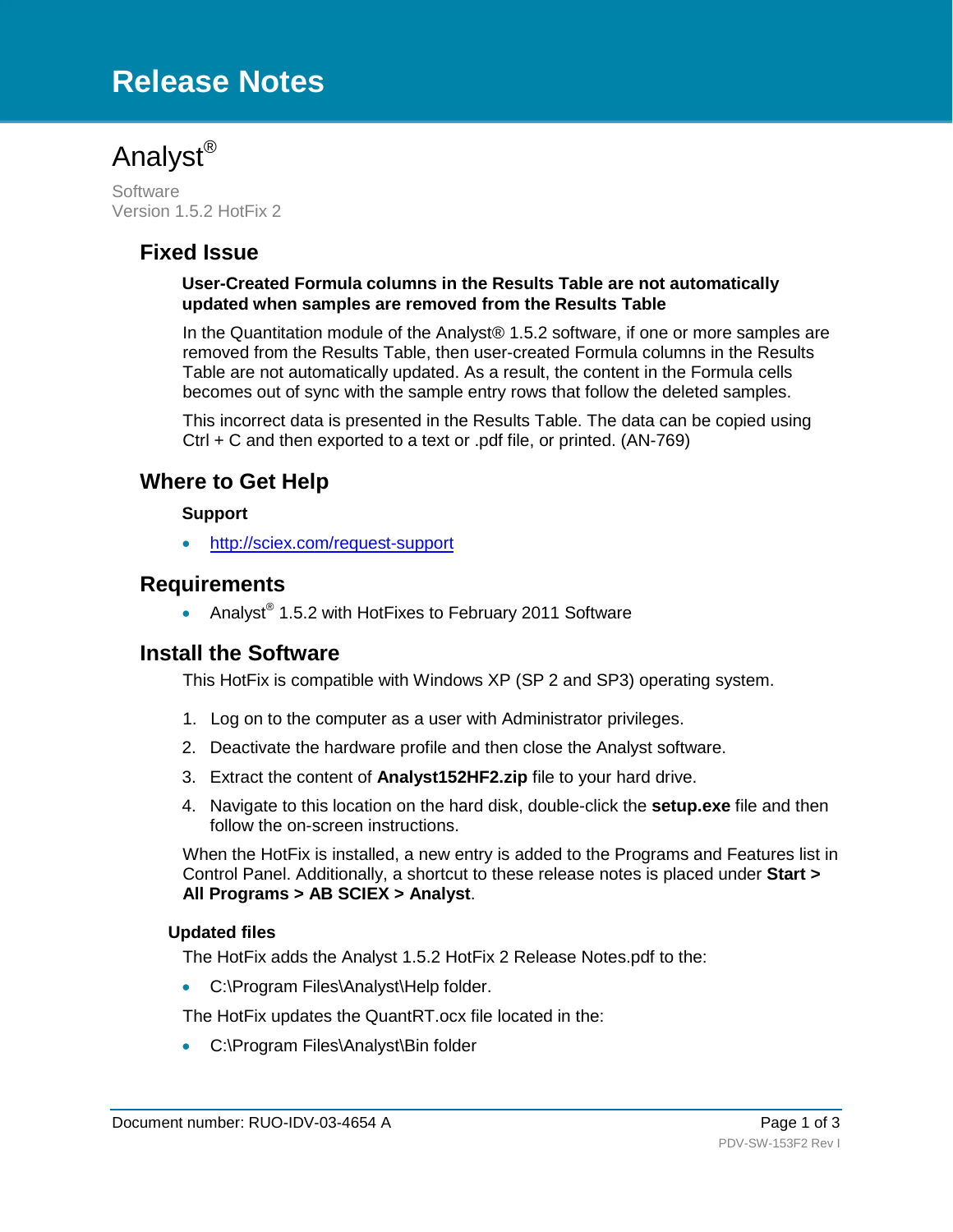## **Remove the HotFix**

- 1. Deactivate the hardware profile and then close the Analyst<sup>®</sup> software.
- 2. Open **Control Panel** and then click **Add/Remove Programs**.
- 3. Select **Analyst® 1.5.2 HotFix 2** from the list and then click **Uninstall**.

The HotFix is removed from the program list. The Analyst 1.5.2 HotFix 2 Release Notes.pdf file and shortcut are also removed. The QuantRT.ocx file is reverted to its previous state.

## **Known Issues and Limitations**

The following patches are silently removed by the installation of **Analyst® 1.5.2 HotFix 2**:

- Analyst 1.5.2 Patch for Watson LIMS
- Analyst 1.5.2 Quant Patch for Cliquid

Contact support for update.